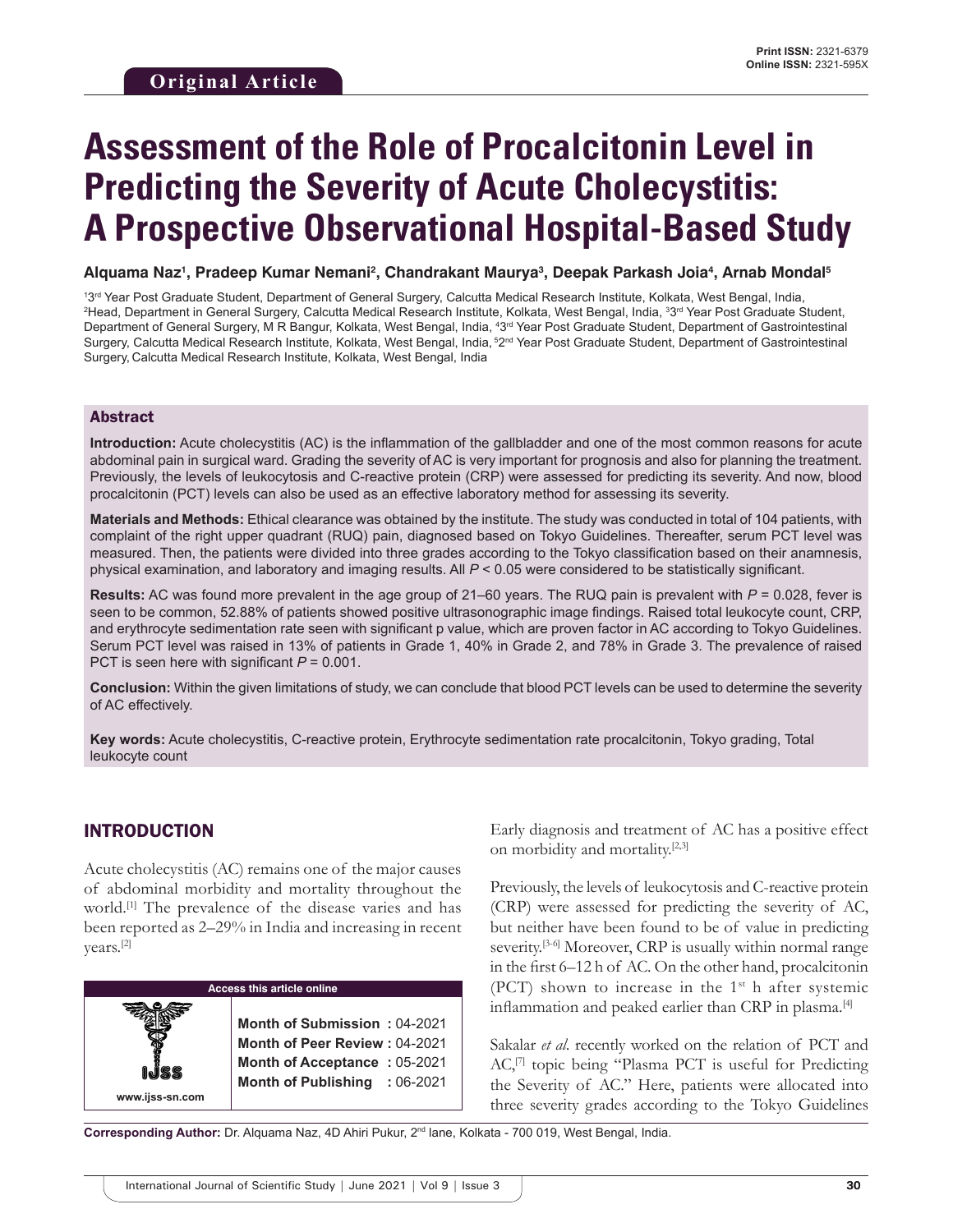2013. Then, PCT level was measured after the clinical and radiological diagnosis of AC in the emergency department. So the result of the study finally concluded, that blood PCT levels can be used to determine the severity of AC effectively.

An ideal biomarker should possess high diagnostic accuracy, for an early and rapid diagnosis. PCT is a recently rediscovered biomarker that fulfills many of these requirements, especially in comparison to conventional and widely used other biomarkers that have demonstrated superior diagnostic accuracy for a variety of infections, including sepsis.

# MATERIALS AND METHODS

Ethical clearance was obtained at the start of the study from the Institutional Review Board. This is an observational study. Sample size was calculated taking reference of the study of Alok *et al.*<sup>[8]</sup> incidence to be 4%, N (sample size) =  $Z\alpha^2 p (1-p)$ /  $e^2$ , where p is proportion and e is precision. Here,  $\alpha = 5\%$ hence  $Z\alpha = 1.96p$  (incidence of AC = 4%) e = 5%. Thus, the calculated sample size was 60. Moreover, we conducted the study on 104 patients over a period of 1 year from September 2019 to 2020 admitted to general surgery department with complaint of the right upper quadrant (RUQ) pain.

## **Inclusion Criteria**

The following criteria were included in the study:

- 1. All patients above the age of 18 years,
- 2. Both male and female,
- 3. Diagnosed as AC as per Tokyo Guidelines 2018.

## **Exclusion Criteria**

The following criteria were excluded from the study:

- 1. Immunocompromised patients.
- 2. Patients with pancreatitis.
- 3. Patients with cholangitis and obstructive jaundice.
- 4. Patients with presence of sepsis from other than gallbladder disease.
- 5. Patients not willing to participate in the study.

AC was then diagnosed based on Tokyo Guidelines.

- 1. Presence of local inflammatory findings Murphy's sign, palpable mass, tenderness, and/or pain in the right upper abdominal quadrant.
- 2. Systemic inflammatory findings fever, raised CRP, and/or leukocytosis.
- 3. Specific finding for AC on ultrasonographic imaging (like gallbladder wall thickening, and/or pericholecystic fluid collection).

Clinical suspicion and at least one of these signs are required for diagnosis of AC, and the diagnosis needs to be supported by Union of Students in Ireland (USI).

After making the diagnosis, serum PCT level was measured. Then, the patients was divided into three grades according to the Tokyo classification –

## **Grade 1 (Mild)**

AC in healthy patients, with no organ dysfunction.

#### **Grade 2 (Moderate)**

Associated with any one of following conditions – white blood cell (WBC) >18,000 cells per cubic millimeter, palpable tender mass in RUQ, duration of complaints >72 h, or marked local inflammation (pericholecystic abscess, hepatic abscess, biliary peritonitis, and emphysematous cholecystitis).

#### **Grade 3 (Severe)**

Associated with any one – cardiovascular dysfunction, neurovascular dysfunction, respiratory dysfunction, renal dysfunction, or hepatic dysfunction.

Parameters that were recorded and compared are – WBC count, serum CRP level, erythrocyte sedimentation rate (ESR), and serum PCT level. Results of the patients were taken individually and then cumulatively the various biomarkers levels will be statistically analyzed.

# RESULTS

In total, 112 patients were selected for study out of which 8 were excluded due to various reasons as mentioned in exclusion criteria. Hence, the study was conducted on 104 patients. Out of which, 58 (55.8%) was in Grade 1 (mild cholecystitis), 32 (30.8%) was in Grade 2 (moderate cholecystitis), and 14 (13.5%) was in Grade 3 (severe cholecystitis).

AC was more prevalent in the age group of 21–60 years with significant  $P$  value ( $P = 0.009$ ). AC was more prevalent among female patients, comorbidities were seen in 36 (34.625%) patients with significant *P* = 0.004.

In Grade 1, 23 (39.66%) patients showed Murphy sign positive, in Grade 2, 12 (37.5%) patients, and in Grade 3, 10 (71.43%) patients. Thus, Murphy's sign is not significant  $(P = 0.072)$ .

In Grade 1, RUQ pain was seen in 33 (56.9%) out of 58 patients, in Grade 2 seen in 17 (53.33%) out of 32 patients, and in Grade 3, seen in 13 (92.86) out of 14 patients, thus RUQ pain is prevalent with significant  $P = 0.028$ .

Fever was seen in 33.65% of patients of AC with significant *P* < 0.001. Fifty-five (52.88%) patients showed positive USI findings with significant  $P = 0.002$ .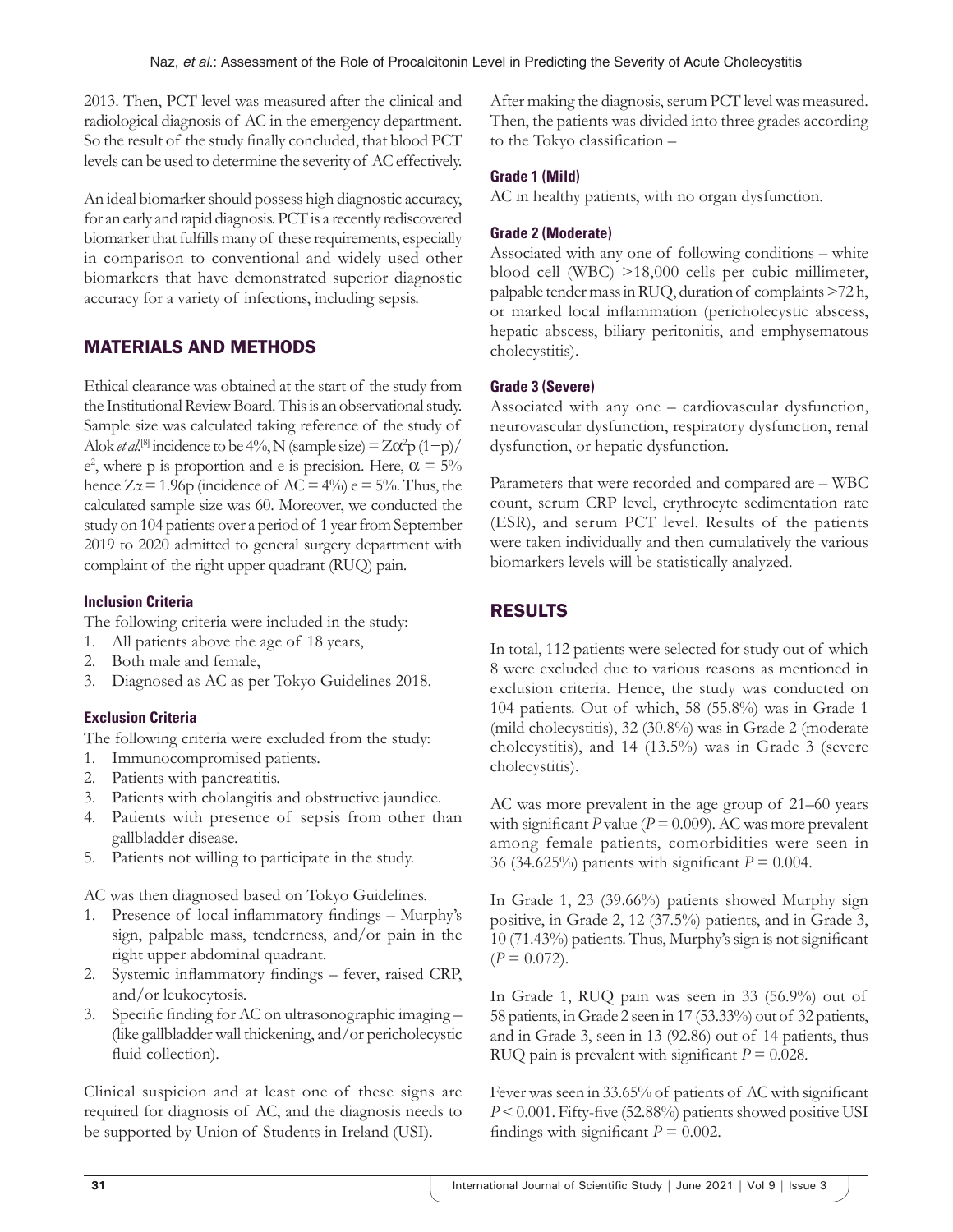Various systemic dysfunctions are mainly seen in Grade 3, more prevalent are respiratory, renal, and liver dysfunction with significant *P* value.

Mean value of thin-layer chromatography (TLC) in Grade 1 was 10,509, 12,693 in Grade 2, and 17,452 in Grade 3, the value of TLC was abnormal in 29.31% of patients in Grade 1, 50% in Grade 2, and almost in all patients in Grade 3. Raised TLC is proven factor in AC according to Tokyo Guidelines.

CRP was raised in 86.21% of patients of Grade 1, 40.63% of patients of Grade 2, and almost in all patients of Grade 3 with significant *P* value.

ESR was raised in 15.52% of patients of Grade 1, 34.38% of patients of Grade 2, and 71.43% of patients of Grade 3 with significant *P* value. Both CRP and ESR are proven significant parameters in Tokyo Guidelines.

Mean value of PCT in Grade 1 was 0.63, 2.45 in Grade 2, and 9.55 in Grade 3.

Statistical features of WBC count, ESR, CRP, and PCT Levels according to grades are shown in Table 1.

Distribution of sensitivity and specificity of different blood parameters in different grades are shown in Table 2.

The value of PCT was raised in 13.79% of patients in Grade 1, 40.63% in Grade 2, and 78.57% in Grade 3. PCT level could discriminate Grade 2 from Grade 1 to 3 with 71.4% sensitivity and 88.9% specificity. However, PCT level could not discriminate Grade 1 from Grade 2 to 3 with 91.7% sensitivity and 20.6% specificity. Furthermore, PCT level could not discriminate Grade 3 from Grade 1 to 2 with 100% sensitivity and 61.5% specificity. Raised PCT not yet proven factor in AC. The prevalence of raised PCT is seen here with significant  $P \leq 0.001$ .

# **DISCUSSION**

AC is a common complication of cholelithiasis. Delay in diagnosis increases the risk of morbidity and mortality; therefore, early diagnosis and determining the severity of AC are crucial.

AC might develop at any age, but its incidence is the highest at the  $2<sup>nd</sup>$  and the  $8<sup>th</sup>$  decade.<sup>[9]</sup> The mean age of the patients in our study was in line with the literature.

Its prevalence increases with age, Pinto *et al*. [10] and Cameron *et al*. [11] found that the mean age of AC patients was 54 years. In our study, the mean age of patients with AC was 40 years,

which is almost in consistent with that reported in the literature. Therefore, we suggest that metabolic processes become catabolic and enzyme levels decrease with age and the formation of gallstones may lead to AC.

AC has been reported to develop in women 3 times more than in men up to the age of 50, after which the difference decreases. Gurer *et al.*<sup>[12]</sup> found that the incidence was 4 times higher in women than in men who underwent laparoscopic cholecystectomy. In our study, the ratio of female patients was higher, female patient was 66.35% as compared to male patients, which is consistent with that reported in the literature.

In the literature, the specificity of Murphy's sign was stated as 35–98% and its sensitivity as 63–96% for AC

## **Table 1: Statistical features of WBC count, ESR, CRP, and PCT Levels according to grades**

| Grade      | Area under<br>the curve | Std.<br>error | P value | <b>Asymptotic 95%</b><br>confidence interval |                       |
|------------|-------------------------|---------------|---------|----------------------------------------------|-----------------------|
|            |                         |               |         | Lower<br>bound                               | <b>Upper</b><br>bound |
| Grade 1    |                         |               |         |                                              |                       |
| TI C       | 0.588                   | 0.079         | 0.259   | 0.433                                        | 0.742                 |
| <b>CRP</b> | 0.733                   | 0.076         | 0.003   | 0.584                                        | 0.882                 |
| <b>ESR</b> | 0.483                   | 0.076         | 0.825   | 0.334                                        | 0.632                 |
| PCT        | 0.439                   | 0.077         | 0.430   | 0.289                                        | 0.589                 |
| Grade 2    |                         |               |         |                                              |                       |
| TLC        | 0.929                   | 0.060         | < 0.001 | 0.810                                        | 1.000                 |
| CRP        | 0.437                   | 0.106         | 0.543   | 0.228                                        | 0.645                 |
| <b>ESR</b> | 0.442                   | 0.105         | 0.582   | 0.237                                        | 0.648                 |
| PCT        | 0.804                   | 0.089         | 0.004   | 0.629                                        | 0.978                 |
| Grade 3    |                         |               |         |                                              |                       |
| TLC        | 0.808                   | 0.111         | 0.321   | 0.589                                        | 1.000                 |
| <b>CRP</b> | 0.231                   | 0.124         | 0.385   | < 0.001                                      | 0.475                 |
| <b>ESR</b> | 0.038                   | 0.057         | 0.137   | < 0.001                                      | 0.151                 |
| PCT        | 0.692                   | 0.135         | 0.535   | 0.428                                        | 0.957                 |

TLC: Thin-layer chromatography, CRP: C-reactive protein, ESR: Erythrocyte sedimentation rate, PCT: Procalcitonin

# **Table 2: Distribution of sensitivity and specificity of different blood parameters in different grades**

| Grade          | <b>Blood parameters</b> | <b>Cutoff</b>    | <b>Sensitivity Specificity</b> |       |
|----------------|-------------------------|------------------|--------------------------------|-------|
| Grade 1        | <b>TLC</b>              | 10.450.000       | 0.529                          | 0.750 |
|                | <b>CRP</b>              | 0.900            | 0.882                          | 0.708 |
|                | <b>ESR</b>              | 5.000            | 1.000                          | 0.235 |
|                | <b>PCT</b>              | 0.150            | 0.917                          | 0.206 |
| Grade 2 TLC    |                         | 11.500.000       | 0.857                          | 0.944 |
|                | <b>CRP</b>              | 4.500            | 0.357                          | 0.778 |
|                | <b>ESR</b>              | 7.500            | 0.833                          | 0.357 |
|                | <b>PCT</b>              | 1.650            | 0.714                          | 0.889 |
| Grade $3$ TI C |                         | 18,650.000 1.000 |                                | 0.769 |
|                | CRP                     | 6.000            | 1.000                          | 0.154 |
|                | <b>ESR</b>              | 6.000            | 0.923                          | 1.000 |
|                | <b>PCT</b>              | 11.500           | 1.000                          | 0.615 |

TLC: Thin-layer chromatography, CRP: C-reactive protein, ESR: Erythrocyte sedimentation rate, PCT: Procalcitonin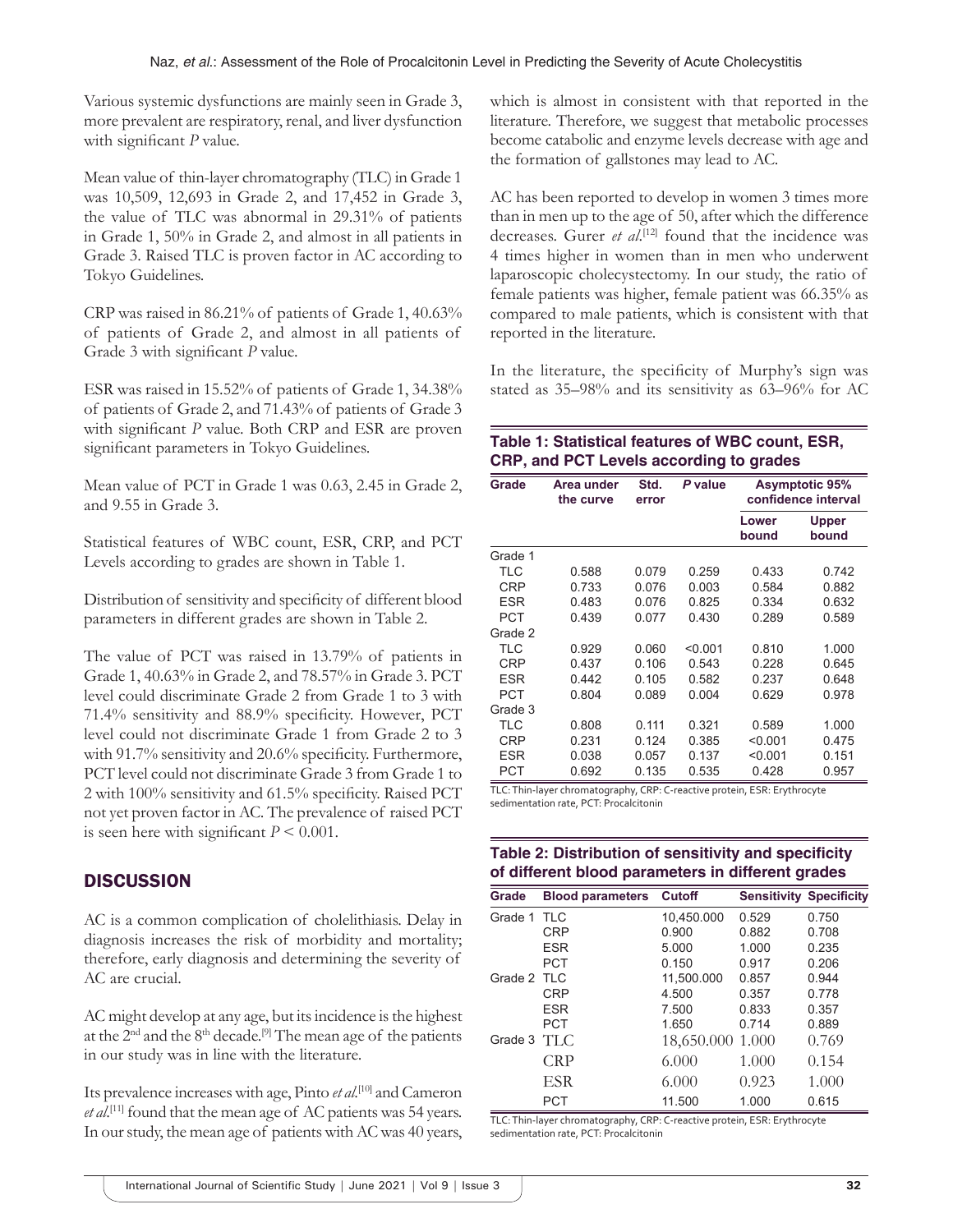in the physical examination.<sup>[13,14]</sup> Murphy's sign identified in 45 (43.27%) patients in our study not appeared as the most frequently seen physical examination finding, but in Grade 3, it was present in 10 (71.43%) patients.

Gallstone disease is one of the most common causes of RUQ pain. Gallstones are present in □10% of the population. In our study, RUQ pain was present in 63 (60.58%) of patients which is almost in consistent with that reported in the literature.

In AC, WBC count increases, but it is not specific to this condition and leukocytosis is not reliable for diagnosis, especially in patients admitted to the ED.[15] The mean WBC value of our patients was  $12115/mm^3$ . When we examine the relationship between the clinical grade and WBC count, the mean was measured  $10,400/mm^3$  in Grade 1, 12,693/ mm<sup>3</sup> in Grade 2, and 17,452/mm<sup>3</sup> in Grade 3. In addition to severe  $AC^{[16]}$  and gangrenous cholecystitis,<sup>[17]</sup> leukocyte counts were also found higher in the elderly than young patients.[18] Like stated in the literature, the mean WBC count of the patients included in our study was found raised. Furthermore, we can see a statistical difference between the WBC count and severity grade. We also did not have patients with severe complications.

The delay in diagnosis can cause complications such as gangrene and perforation, which increase mortality and morbidity. Furthermore, the method of treatment and surgery choice might change in relation to the admission time to the ED after the beginning of the symptoms. We observed a higher grade of severity in our patients when their admission time was prolonged. However, the admission time did not affect the method of surgery.

CRP, which increases in 12–18 h as a result of tissue damage due to bacterial and viral infections, is a low specificity marker. It can be used to support the diagnosis of AC. Beliaev et al.<sup>[19]</sup> showed that CRP level has better discriminative power than WBC count in most forms of AC and is a useful diagnostic marker of AC. CRP level increased in direct proportion with the severity of AC in literature which is consistent in our study.

In the literature, we found no studies that show a relationship between ESR and the clinical severity of cholecystitis. However, ESR is a marker with low sensitivity and specificity, which increases in several clinical conditions such as infections, autoimmune events, neoplasia, and pregnancy.[19]

Ultrasonographic imaging examination determines the diagnosis of cholelithiasis with almost 98% sensitivity. Its diagnostic value for AC patients was reported as 54–90% in the literature.[20,21] Moreover, no correlation has been reported between USI findings and histopathological results for AC. We observed that only 55 (52.88%) of the AC patients had positive USI findings that confirmed the diagnosis. In the present study, we did not limit the criteria of positivity for AC to the presence of a gallbladder stone, also included an increase in the wall diameter of the gallbladder and pericholecystic fluid in the criteria.

We have found only two studies that investigated the effect of PCT level in determining the severity of AC. However, PCT level increases in proportion to the severity of systemic inflammation. However, the literature is scarce for PCT and cholecystitis. Yuzbasioglu *et al*. showed that PCT could be used as a laboratory parameter to define AC severity.<sup>[22]</sup> They also described a positive relationship between PCT and CRP, leukocyte, and sedimentation levels. In another study, Sakalar *et al*. [7] worked in the same topic and concluded that blood PCT levels can be used to determine the severity of AC effectively. A continual increase in PCT level indicates that infection has not been controlled and that treatment is insufficient. Al-Bahrami *et al*. [23] and Reinhart and Meisner reported that PCT level is highly effective for showing the severity of inflammation in acute pancreatitis.<sup>[13]</sup>

In our study, the rate of increases in PCT level in patients with AC was 32 (30.77%); this increase was correlated with the clinical status and increases in WBC count, CRP level, and ESR. ROC curves of different blood parameters are shown according to different grades in Graph 1. It is suggested that PCT level is more sensitive and specific than other acute-phase response indicators such as CRP, interleukin-6, and tumor necrosis factor-α in defining bacterial infections.[24,25] It has been shown that in cases of bacterial invasion, PCT level increases and then returns to normal levels faster than CRP level.[13] Considering that CRP level, ESR, and WBC count may increase for several reasons, PCT level may be more accurate in supporting the diagnosis of AC and in defining the clinical severity of the disease and therefore increasing the adequacy of the treatment. The data obtained from our patients demonstrated that PCT levels could be used as a diagnostic parameter in AC patients, it also could be used as an efficient parameter in the severity assessment.

Our study also revealed that the comorbidities were seen in 34% of patients which were statistically significant. We encounter a study which shows the relation of disease with comorbidities, Sol Lee *et al*. [26] in his study concluded that male gender and old age are risk factors for AC, patients with diabetes or hypertension are apt to develop AC.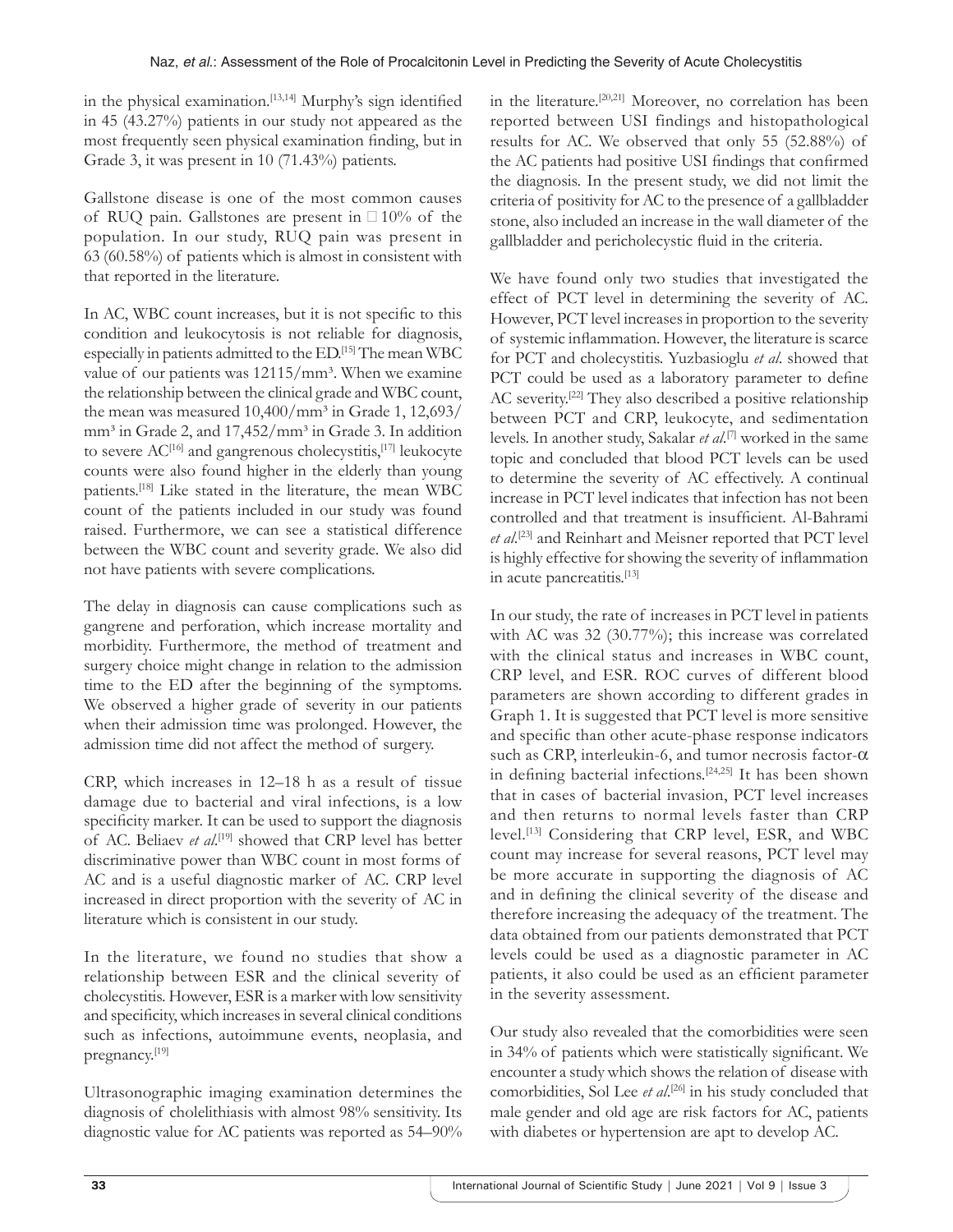

**Graph 1: (a-c) Receiver operating characteristic curves for erythrocyte sedimentation rate, C-reactive protein, thin-layer chromatography, and procalcitonin levels according to stages**

The treatment options vary according to severity, such as mild cholecystitis patients can be a candidate for laparoscopic cholecystectomy, moderate cholecystitis patients can be treated with laparoscopically or percutaneous cholecystostomy, and severe cases require percutaneous cholecystostomy. According to the Tokyo Guidelines 2018, laparoscopic cholecystectomy is recommended for mild and moderate AC patients.<sup>[27]</sup> However, it is reported that laparoscopic cholecystectomy can be difficult in severe patients because of edema and adhesions. Therefore, it may be foreseen that PCT levels can be valuable in helping the decision of the surgical approach.

PCT level also affects the cost of the patient, increase in PCT level results in a prolonged hospital stay and consequently the cost increases.

#### **CONCLUSION**

AC is more prevalent in female gender and old age. The presence of fever or leukocytosis is significantly correlated with AC. Patients with comorbidities are more prone to develop AC, though further studies needed to validate this. Moreover, the higher the severity level of the patients, the higher the PCT levels in patients. We found a difference between the patients PCT values and their severity grades of AC. PCT level alone is not effective for the assessment of the severity of AC, but may be considered to be a parameter that could be added to the assessment of the severity of AC in the Tokyo Guidelines, though more studies are needed to confirm the findings of this study.

#### REFERENCES

- 1. Johnston DE, Kaplan MM. Pathogenesis and treatment of gallstones. N Engl J Med 1993;328:412-21.
- 2. Yokoe M, Hata J, Takada T, Strasberg SM, Asbun HJ, Wakabayashi G, *et al*. Tokyo guidelines 2018: Diagnostic criteria and severity grading of acute cholecystitis (with videos). J Hepatobiliary Pancreat Sci 2018;25:41-57.
- 3. Sekimoto M, Takada T, Kawarada Y, Nimura Y, Yoshida M, Mayumi T, *et al*. Need for criteria for the diagnosis and severity assessment of acute cholangitis and cholecystitis: Tokyo guidelines. J Hepatobiliary Pancreat Surg 2007;14:11.
- 4. Gilbert DN. Procalcitonin as a biomarker in respiratory tract infection. Clin Infect Dis 2011;52:S346-50.
- 5. Hirota M, Takada T, Kawarada Y, Nimura Y, Miura F, Hirata K, *et al*. Diagnostic criteria and severity assessment of acute cholecystitis: Tokyo guidelines. J Hepatobiliary Pancreat Surg 2007;14:78-82.
- 6. Mayumi T, Takada T, Kawarada Y, Nimura Y, Yoshida M, Sekimoto M, *et al*.